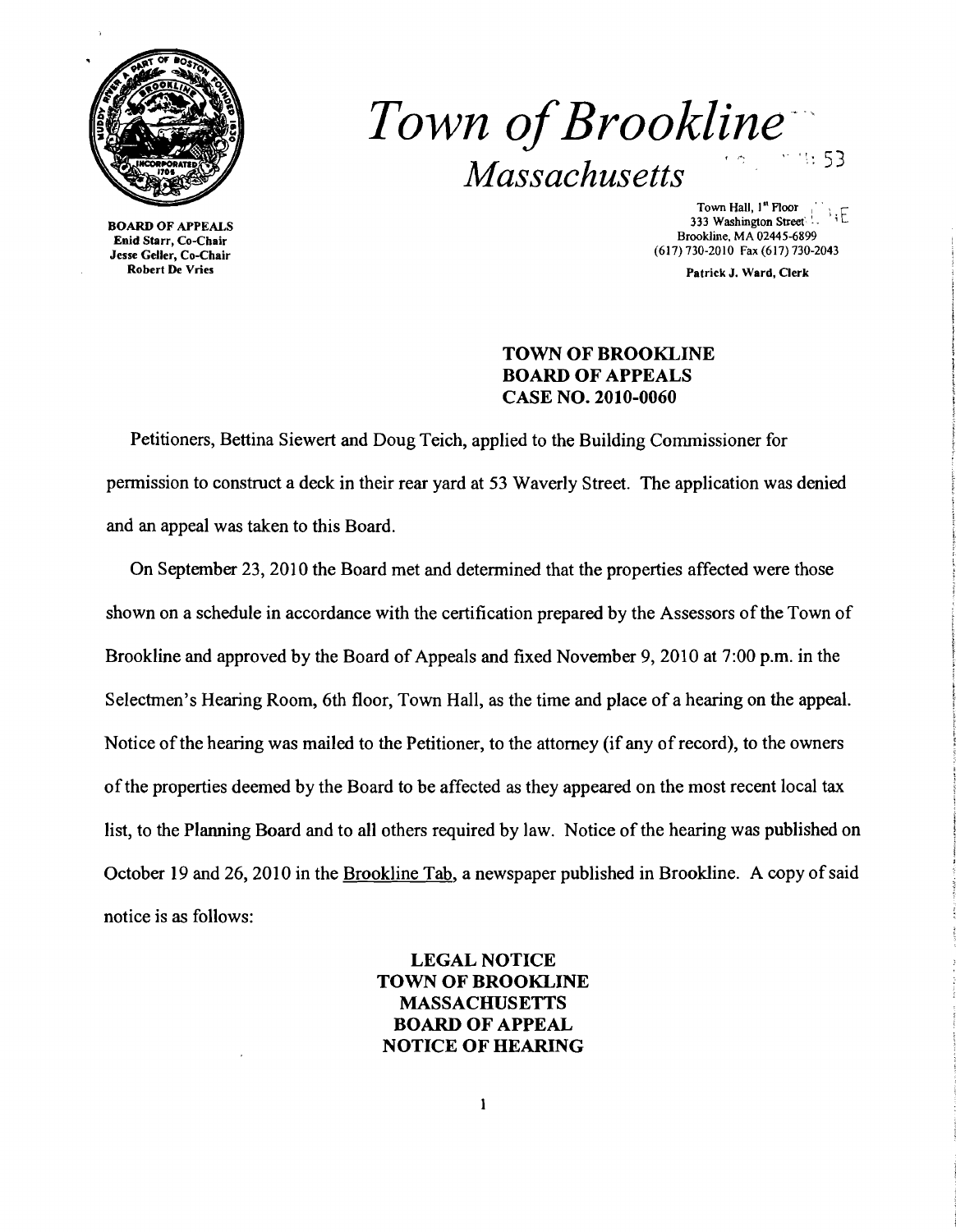Pursuant to M.G.L. C. 39, sections 23A & 23B, the Board of Appeals will conduct a public hearing to discuss the following case:

Petitioner: Bettina Siewert and Doug Teich Owner: Bettina Siewert and Doug Teich Location of Premises: 53 Waverly Street Date of Hearing: November 09, 2010 Time of Hearing: 7:00 p.m. Place of Hearing: Selectmen's Hearing Room, 6<sup>th</sup> floor

 $\bullet$ 

A public hearing will be held for a variance and/or special permit from

- 1. 5.43; Exceptions to Yard and Setback Regulations, special permit required.
- 2. 5.74; Fences and Terraces in Rear Yards, variance required.
- 3. 8.02.2; Alteration or Extension, special permit required.
- Modification, as required, of Board of Appeals Decision #2944 dated 2-27-1989.

Of the Zoning By-Law to construct a deck on the rear of your dwelling at 53 WAVERLY STREET BRKL.

Said premise located in a T-5 (two-family and attached single-family) residence district.

*Hearings, once opened, may be continued by the Chair to a date and time certain. No further notice will be mailed to abutters or advertised in the TAB. Questions regarding whether a hearing has been continued, or the date and time ofany hearing may be directed to the Zoning Administrator at* 617-734-2134 *or check meeting calendar at:http://calendars.town. brookline.ma. uslMasterTownCalandar/?FormID=158.* 

The Town of Brookline does not discriminate on the basis of disability in admission to, access to, or *operations ofits programs, services or activities. Individuals who need auxiliary aids for effective communication in programs and services of the Town of Brookline are invited to make their needs known to the ADA Coordinator, Stephen Bressler, Town of Brookline, 11 Pierce Street, Brookline, MA 02445. Telephone:* (617) *730-2330; TDD* (617) *730-2327.* 

## Enid Starr Jesse Geller Robert De Vries

At the time and place specified in the notice, this Board held a public hearing. Present at the

hearing was Chairman, Enid Starr and Board Members, Jonathan Book and Mark Zuroff. Bettina

Siewert, a co-owner, presented the case before the Board.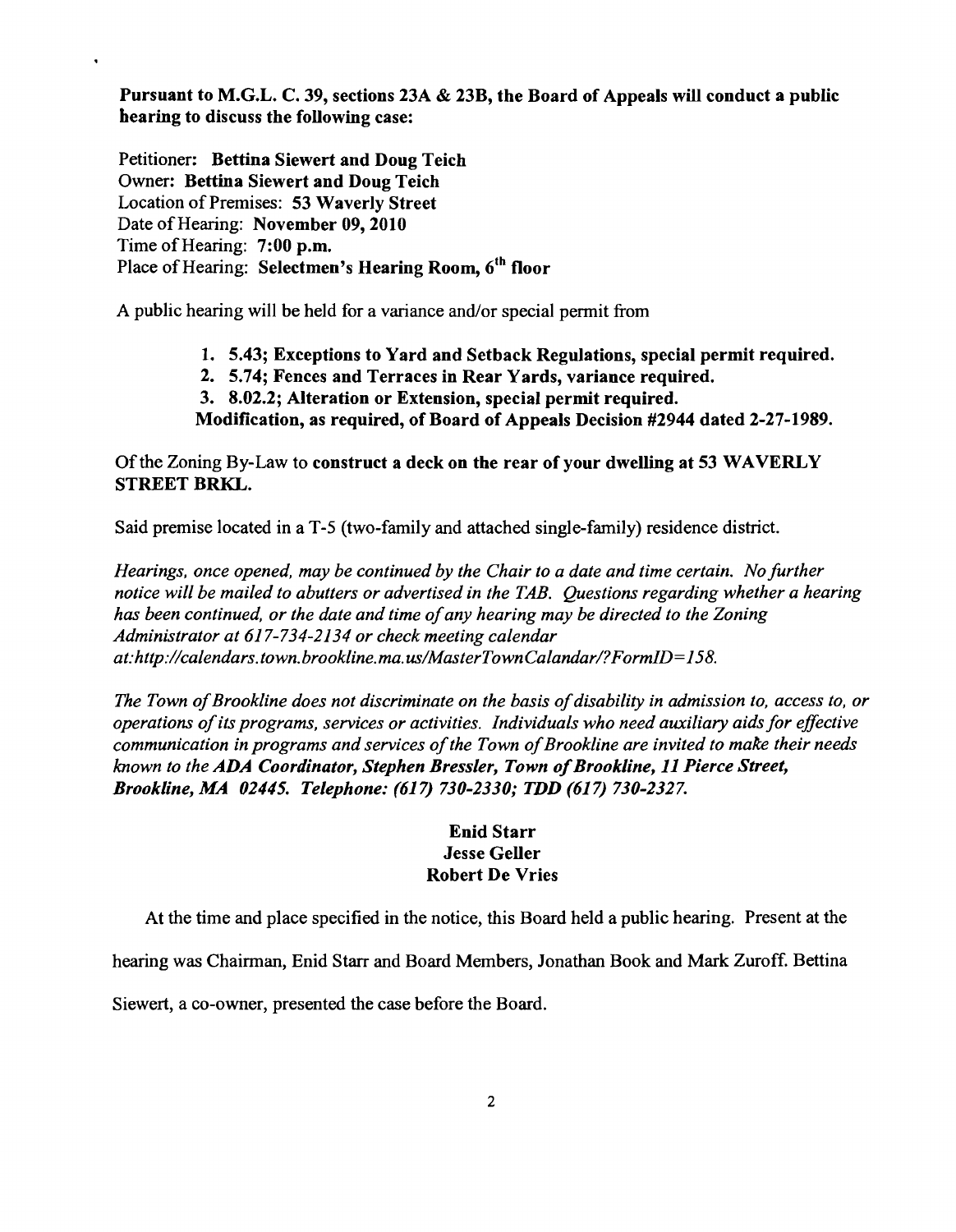Ms. Siewert described her home as a two-and-a-half story two-family decker. Clad in clapboard it features a prominent front porch and three gabled dormers on the front fayade. The rear yard is well screened by mature evergreens and other vegetation. The surrounding properties are predominately single and two-family residential structures.

Ms. Siewert said that they are proposing to construct a 15.7'  $\times$  14' deck in their rear yard. The deck will be constructed of Ipe, a naturally decay resistant wood, and will have benches around the sides in lieu ofrailings. The deck will sit 2' off the ground, and the benches will rise an additional 1'6" from the deck. The deck will be attached to the house and will be accessed from the breakfast room in the rear of the house. The deck can also be accessed from the yard via granite stairs and a bluestone path. She said they will be utilizing an existing patio constructed of pavers to the side of the deck for an outdoor grill. Ms. Siewert said they are proposing to maintain the existing landscaping in the rear yard as well as providing new landscaping as a counterbalancing amenity. She said that the new landscaping would be provided near the deck.

The Chairman asked whether the petitioner had spoken with any of her neighbors and she reported that they had. She said the neighbors were invited into the rear yard and none voiced opposition to the proposal.

The Chairman asked whether anyone wished to speak either in support or in opposition to the proposal. No one rose to speak.

Lara Curtis Hayes, Senior Planner, delivered the findings of the Planning Board.

### Section 5.74 - Fences and Terraces in Rear Yard

Uncovered decks not over 3' high above the level of the floor of the ground story may extend up to 50% into the required rear yard setback. The rear yard setback in aT-5 district is 30'.

| Dimensional Requirements            | Require Moved Hadding Proposed & Relief |      |                 |
|-------------------------------------|-----------------------------------------|------|-----------------|
| <b>Rear Yard Setback (Terraces)</b> |                                         | 25.3 | Special Permit* |

\* Under Section 5.43, the Board of Appeals may waive yard and setback requirements if a counterbalancing amenity is provided. The applicant is proposing to install additional landscaping as a counterbalancing amenity.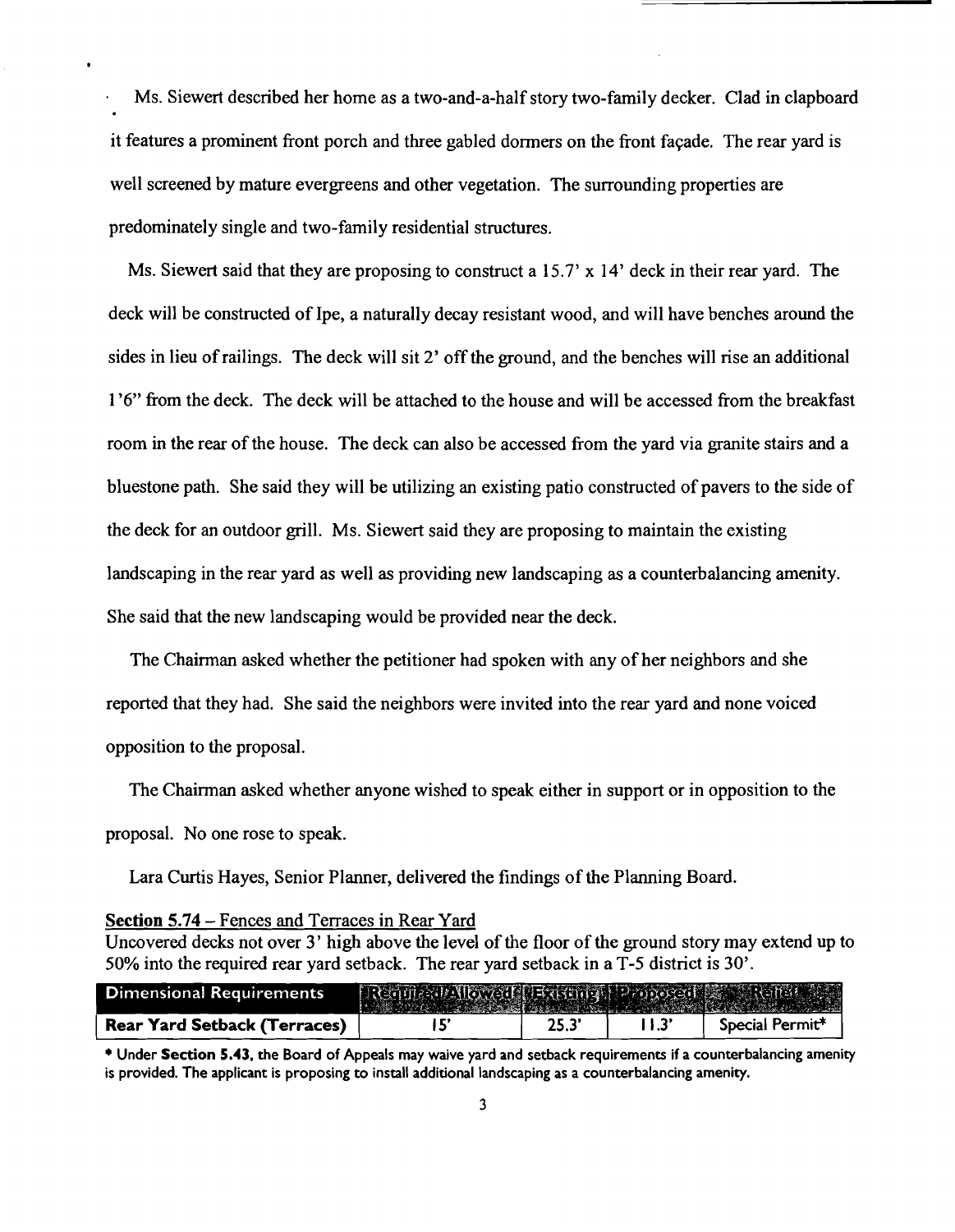#### Section  $8.02$  - Alteration or Extension

 $\bullet$ 

A special permit is required to alter or enlarge a pre-existing non-conforming structure.

Ms. Curtis Hayes said the Planning Board was supportive of this proposal to construct a deck in the rear yard. The rear yard is completely screened from the view of neighboring properties year round due to the existing evergreen screen; however additional landscaping near the deck, perhaps in the fonn of planters on the deck or near the stone path, would add additional beauty to the property and the proposal. In addition to providing landscaping as a counterbalancing amenity, the Planning Board also noted that the substantial renovation the applicants are performing at this property is also an amenity as it will extend the life of this structure for many years. Therefore, the Planning Board recommended approval of the plans by Ruhl Walker Architects, dated 7/12/10, and the site plan by Snelling & Hamel Assoc., dated 6/17/10, subject to the following conditions:

- 1. Prior to the issuance of a building permit, the applicant shall submit final plans for the deck indicating all materials and a final site plan subject to the review and approval of the Assistant Director of Regulatory Planning.
- 2. Prior to the issuance of a building permit, the applicant shall submit a final landscape plan indicating all counterbalancing amenities, subject to the review and approval of the Assistant Director of Regulatory Planning.
- 3. Prior to the issuance of a building permit, the applicant shall submit to the Building Commissioner for review and approval for conformance to the Board of Appeals decision: I) a final site plan and plans for the deck stamped and signed by a registered architect; and 2) evidence that the Board of Appeals decision has been recorded at the Registry of Deeds.

The Chair then called upon the Building Commissioner to deliver the comments of the Building Department. Mr. Shepard said that the rear yard is extremely private and he doubted whether anyone could see into or out of the yard. Mr. Shepard described the proposed material for the decking, Ipe, as a renewable resource, extremely hard, and resistant to decay. He said that the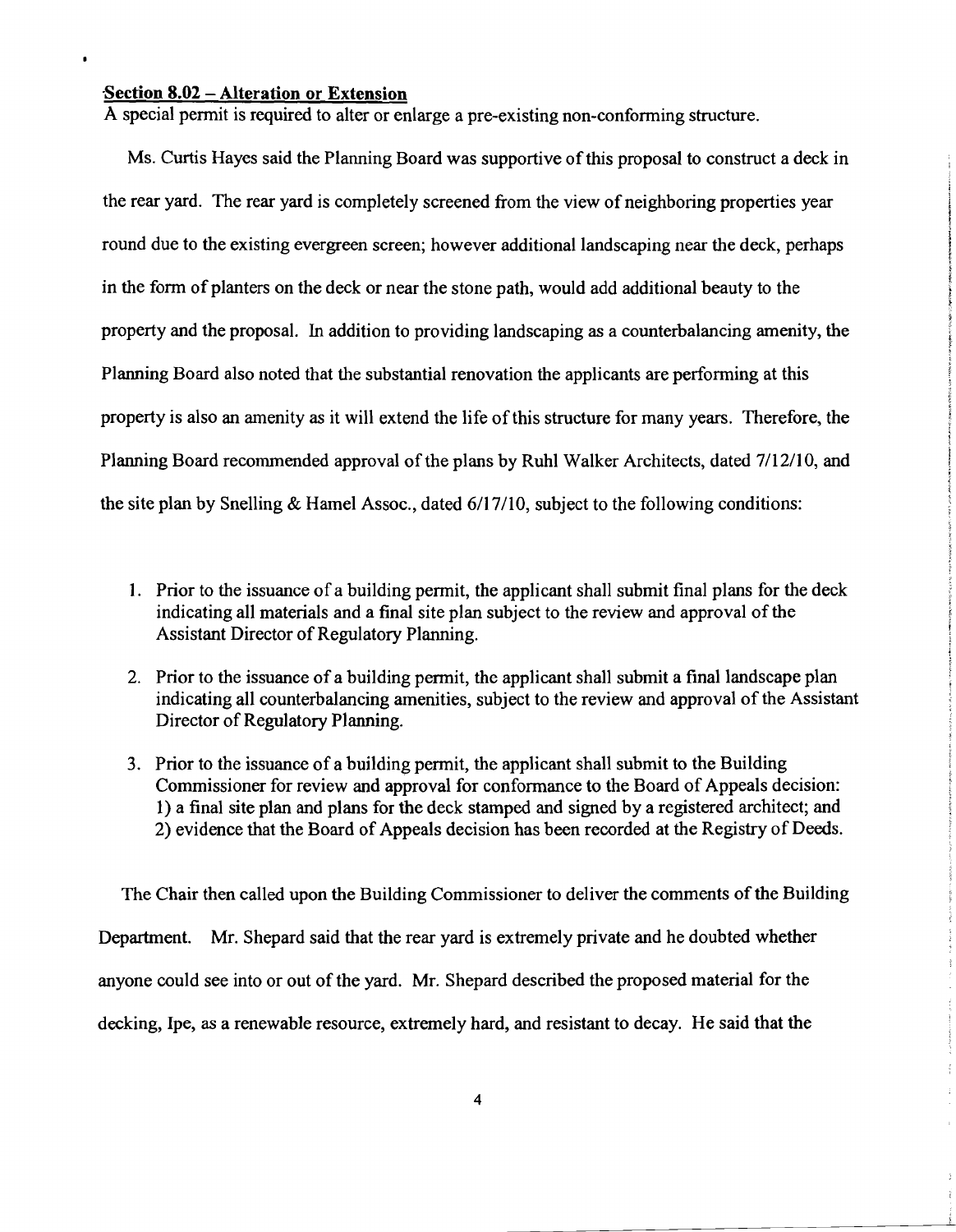$\cdot$ Building Department is supportive of the relief requested as well as the recommended conditions of the Planning Board.

The Board, having deliberated on this matter and having considered the foregoing testimony, concludes that it is desirable to grant Special Permits and that the petitioner has satisfied the requirements necessary for relief under Sections 5.43, 5.74, 8.02.2, and 9.05 of the Zoning By-Law and made the following specific findings pursuant to Section 9.05 of the Zoning By-Law:

- a. The specific site is an appropriate location for such a use, structure, or condition.
- b. The use as developed will not adversely affect the neighborhood.
- c. There will be no nuisance or serious hazard to vehicles or pedestrians.
- d. Adequate and appropriate facilities will be provided for the proper operation of the proposed use.

Accordingly, the Board voted unanimously to grant the requested relief subject to the following

conditions:

- 1. Prior to the issuance of a building permit, the applicant shall submit final plans for the deck indicating all materials and a final site plan; a final landscape plan indicating all counterbalancing amenities, all subject to the review and approval of the Assistant Director of Regulatory Planning.
- 2. Prior to the issuance of a building permit, the applicant shall submit to the Building Commissioner for review and approval for conformance to the Board of Appeals decision: 1) a fmal site plan and plans for the deck stamped and signed by a registered architect; and 2) evidence that the Board of Appeals decision has been recorded at the Registry of Deeds.



no their

Enid Starr, Chairman